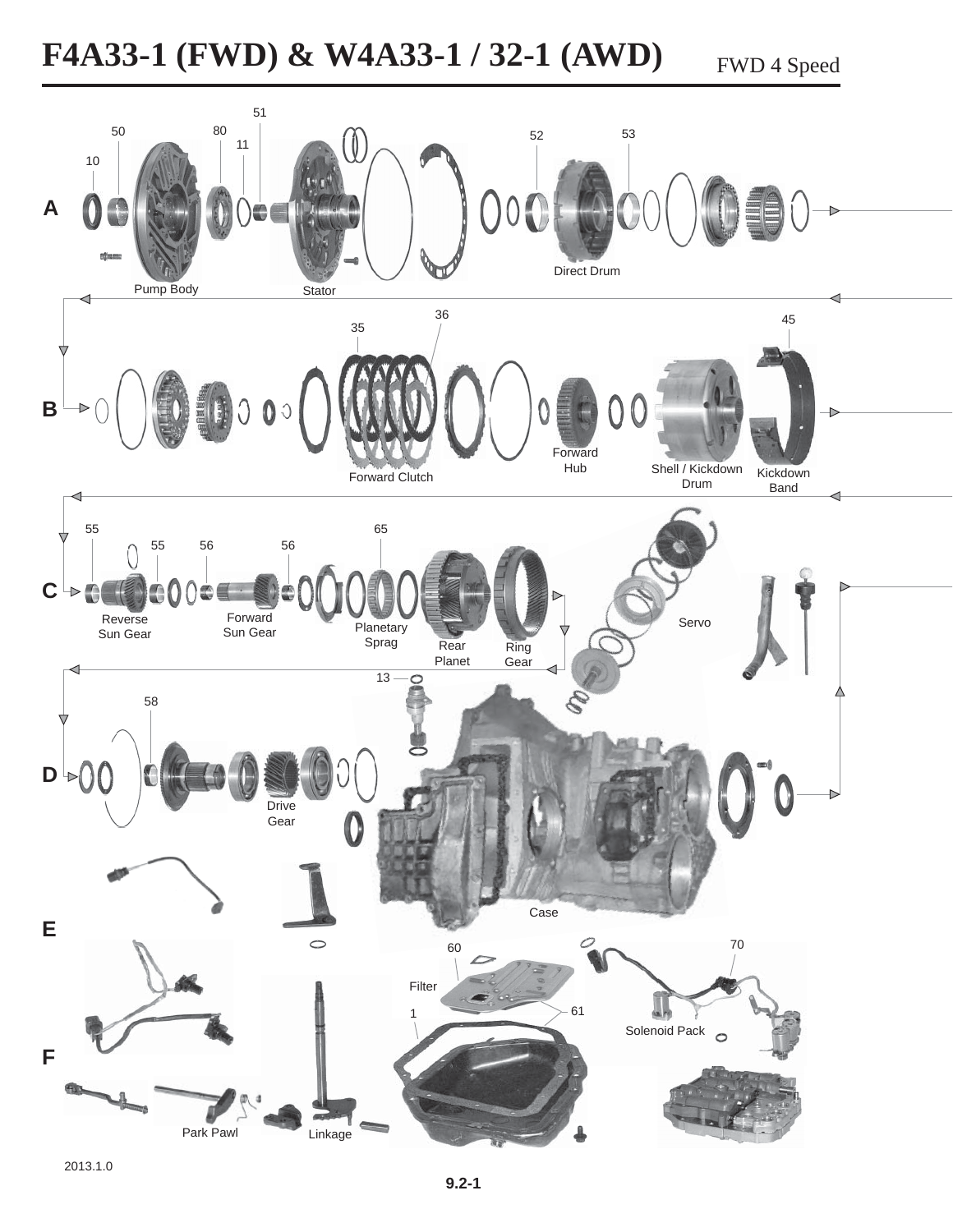FWD 4 Speed

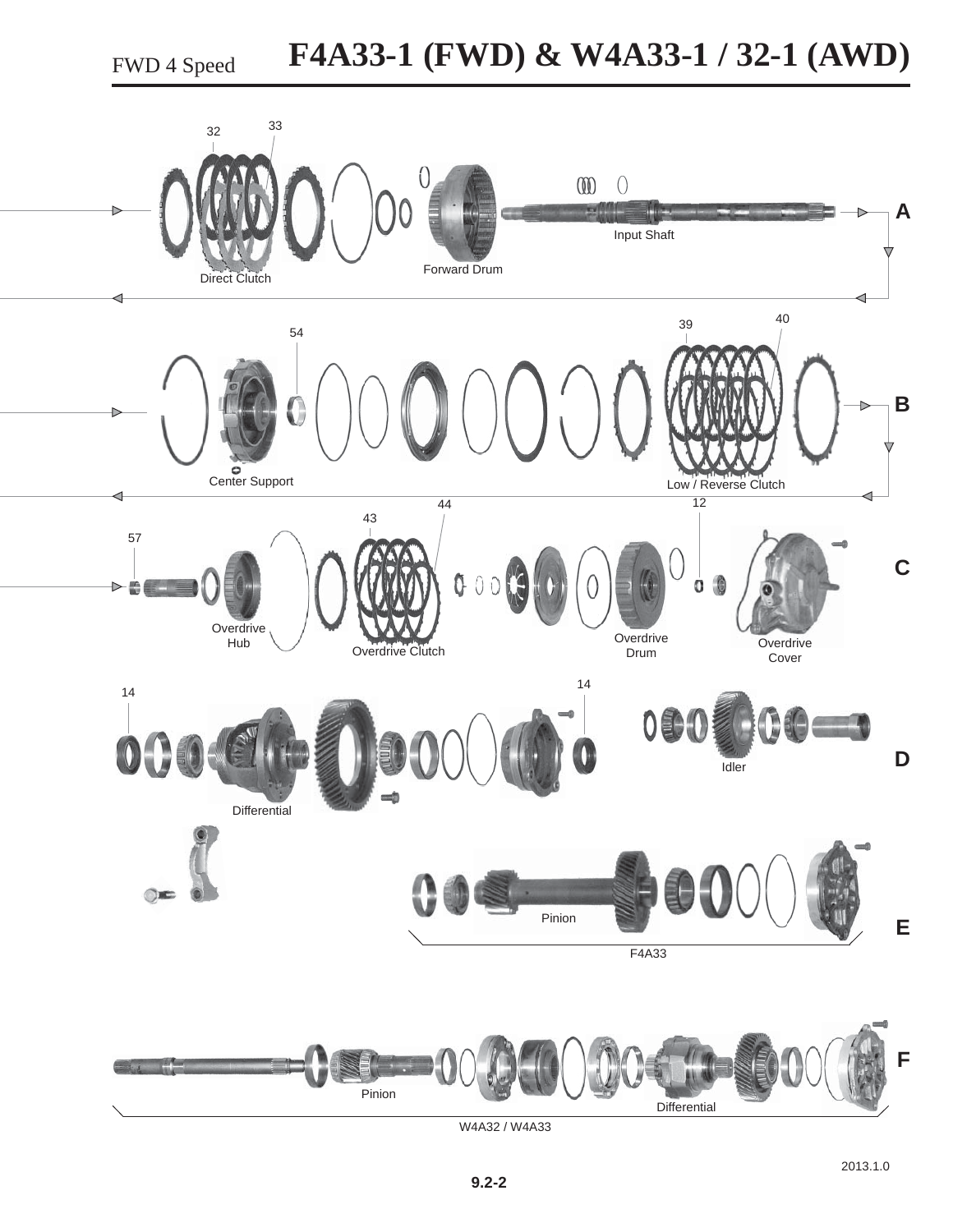## **Mitsubishi F4A33-1 (FWD) & W4A33-1/32-1 (AWD)**

| ILL.<br>NO.                                                 | <b>PART</b><br><b>NUMBER</b>                                                                                                                                                                                                               | <b>PER</b><br><b>CAR</b>                                                                                               | <b>DESCRIPTION</b>           |                                                                                                                                   | <b>YEARS</b> |  |  |  |  |  |
|-------------------------------------------------------------|--------------------------------------------------------------------------------------------------------------------------------------------------------------------------------------------------------------------------------------------|------------------------------------------------------------------------------------------------------------------------|------------------------------|-----------------------------------------------------------------------------------------------------------------------------------|--------------|--|--|--|--|--|
|                                                             | Unit Identification: This unit has a one-piece case, a differential side cover, and a bottom pan.                                                                                                                                          |                                                                                                                        |                              |                                                                                                                                   |              |  |  |  |  |  |
|                                                             | <b>TMF4A33</b>                                                                                                                                                                                                                             |                                                                                                                        |                              |                                                                                                                                   |              |  |  |  |  |  |
|                                                             |                                                                                                                                                                                                                                            |                                                                                                                        |                              |                                                                                                                                   |              |  |  |  |  |  |
| <b>REBUILDER BOX KITS</b>                                   |                                                                                                                                                                                                                                            |                                                                                                                        |                              |                                                                                                                                   |              |  |  |  |  |  |
|                                                             | K7000P-S <sup>1</sup><br><b>K7000N-S1</b>                                                                                                                                                                                                  |                                                                                                                        |                              |                                                                                                                                   |              |  |  |  |  |  |
|                                                             |                                                                                                                                                                                                                                            |                                                                                                                        | <b>Steel Plate Sub-Kits:</b> |                                                                                                                                   |              |  |  |  |  |  |
| $---$                                                       | K7000P-9 <sup>2</sup><br>K7000N-9                                                                                                                                                                                                          |                                                                                                                        |                              |                                                                                                                                   |              |  |  |  |  |  |
|                                                             | <sup>1</sup> When working on a W4A32/33-1 (AWD), please order K70900N-2 Transfer Assembly<br>Sub-Kit in addition to the above kits.<br><sup>2</sup> 1995-99 Hyundai may require .078" Low/Reverse Steels, please order 70322PA separately. |                                                                                                                        |                              |                                                                                                                                   |              |  |  |  |  |  |
| OVERHAUL KITS, GASKET SETS, SEAL KITS AND PAN GASKET        |                                                                                                                                                                                                                                            |                                                                                                                        |                              |                                                                                                                                   |              |  |  |  |  |  |
| $---$                                                       | K70900N <sup>1</sup>                                                                                                                                                                                                                       |                                                                                                                        |                              |                                                                                                                                   |              |  |  |  |  |  |
| 1F                                                          | K70900N-2<br>70170N                                                                                                                                                                                                                        | $\mathbf{1}$                                                                                                           |                              | Sub Kit for Transfer Case Assembly  W4A33-1/32-1  1991-99                                                                         |              |  |  |  |  |  |
|                                                             |                                                                                                                                                                                                                                            |                                                                                                                        |                              |                                                                                                                                   |              |  |  |  |  |  |
|                                                             |                                                                                                                                                                                                                                            |                                                                                                                        | <b>METAL CLAD SEALS</b>      |                                                                                                                                   |              |  |  |  |  |  |
| 10A<br>11A<br>12C<br>12C<br>13D<br>14D<br>14D<br>14D<br>14D | 70526<br>70553<br>70550<br>70550B<br>70509<br>70551<br>70551P<br>70551<br>70551                                                                                                                                                            | $\mathbf{1}$<br>$\mathbf{1}$<br>$\mathbf{1}$<br>$\mathbf{1}$<br>1<br>$\mathbf{1}$<br>$\mathbf{1}$<br>1<br>$\mathbf{1}$ |                              |                                                                                                                                   |              |  |  |  |  |  |
| 14D<br>14D                                                  | 70551P<br>70552N                                                                                                                                                                                                                           | $\mathbf{1}$<br>$\mathbf{1}$                                                                                           |                              |                                                                                                                                   |              |  |  |  |  |  |
| $\qquad \qquad - -$                                         | 70554N                                                                                                                                                                                                                                     | $\mathbf{1}$                                                                                                           |                              |                                                                                                                                   |              |  |  |  |  |  |
| $---$<br>$---$                                              | 70552N<br>70556N                                                                                                                                                                                                                           | $\mathbf{1}$<br>$\mathbf{1}$                                                                                           |                              |                                                                                                                                   |              |  |  |  |  |  |
|                                                             |                                                                                                                                                                                                                                            |                                                                                                                        |                              |                                                                                                                                   |              |  |  |  |  |  |
|                                                             |                                                                                                                                                                                                                                            |                                                                                                                        | <b>CLUTCH PLATES</b>         |                                                                                                                                   |              |  |  |  |  |  |
| 32A<br>33A                                                  | 70302P<br>70303P                                                                                                                                                                                                                           | $\overline{4}$<br>3                                                                                                    |                              |                                                                                                                                   |              |  |  |  |  |  |
| 32A<br>33A                                                  | 70304G<br>70312R                                                                                                                                                                                                                           | 3<br>$\overline{2}$                                                                                                    |                              |                                                                                                                                   |              |  |  |  |  |  |
| 35B<br>36 <sub>B</sub>                                      | 70304P<br>70305P                                                                                                                                                                                                                           | 5<br>5                                                                                                                 |                              | Rear (Forward) Steel (33-1)  26T, .071" - 110mm I.D.  1991-99                                                                     |              |  |  |  |  |  |
| 35B<br>36 <sub>B</sub>                                      | 70304G<br>70305G                                                                                                                                                                                                                           | 3<br>$\overline{2}$                                                                                                    |                              |                                                                                                                                   |              |  |  |  |  |  |
| 39B<br>40 <sub>B</sub><br>40 <sub>B</sub>                   | 70321P<br>70322P<br>70322PA                                                                                                                                                                                                                | 6<br>5<br>AR                                                                                                           |                              | Low/Reverse Steel (33-1)  20T, .039" - 141mm I.D.  1991-99<br>Low/Reverse Steel (33-1, Hyundai)  20T, .078" - 141mm I.D.  1995-99 |              |  |  |  |  |  |
| 39B<br>40 <sub>B</sub>                                      | 70321G<br>70322H                                                                                                                                                                                                                           | 6<br>5                                                                                                                 |                              |                                                                                                                                   |              |  |  |  |  |  |
| 43C<br>44C                                                  | 70308<br>70309                                                                                                                                                                                                                             | $\overline{4}$<br>4                                                                                                    |                              |                                                                                                                                   |              |  |  |  |  |  |